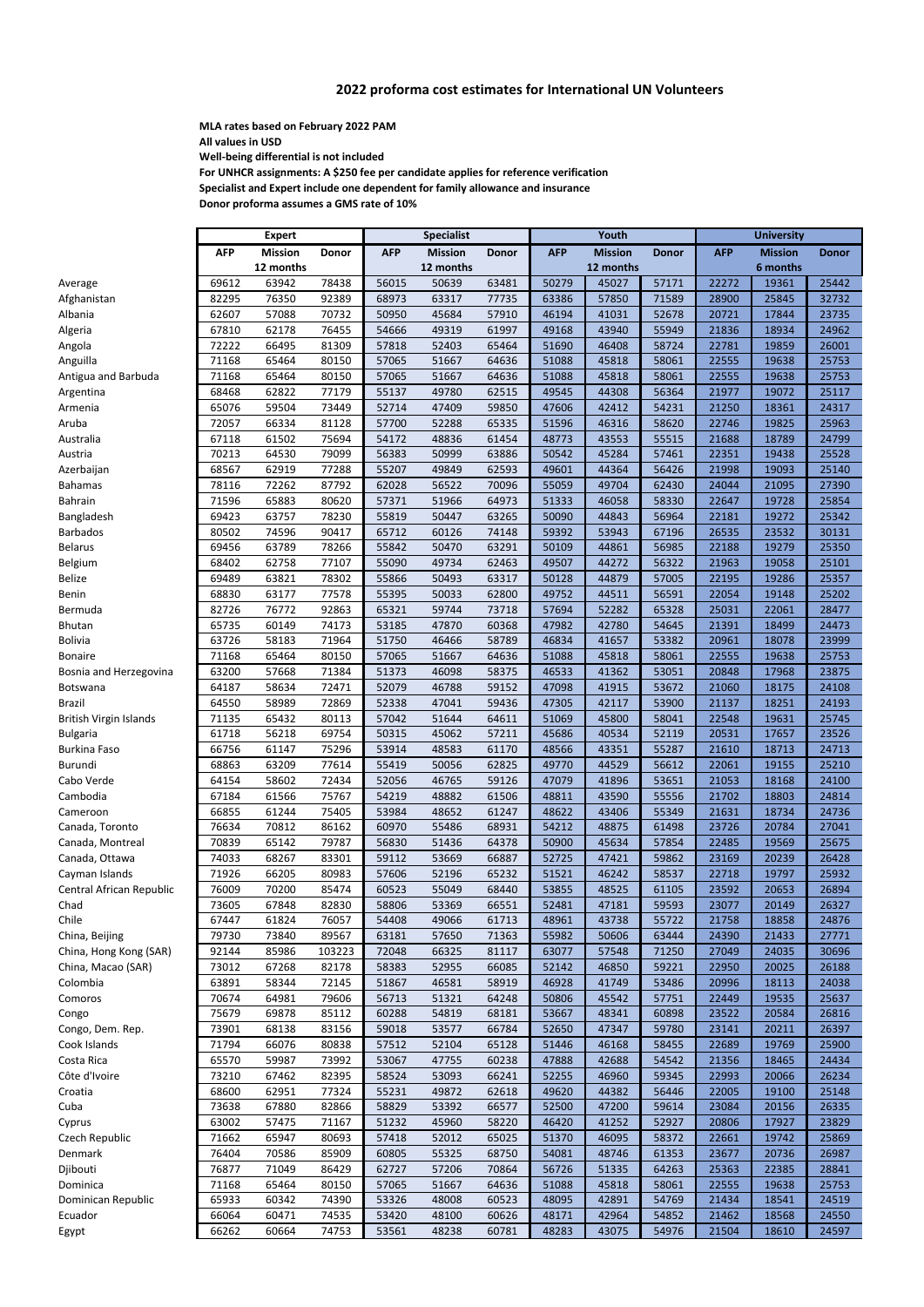|                              |            | <b>Expert</b>  | <b>Specialist</b> |            |                |              | Youth      |                | <b>University</b> |            |                |              |
|------------------------------|------------|----------------|-------------------|------------|----------------|--------------|------------|----------------|-------------------|------------|----------------|--------------|
|                              | <b>AFP</b> | <b>Mission</b> | <b>Donor</b>      | <b>AFP</b> | <b>Mission</b> | <b>Donor</b> | <b>AFP</b> | <b>Mission</b> | <b>Donor</b>      | <b>AFP</b> | <b>Mission</b> | <b>Donor</b> |
|                              |            | 12 months      |                   |            | 12 months      |              |            | 12 months      |                   |            | 6 months       |              |
| El Salvador                  | 65175      | 59601          | 73557             | 52785      | 47479          | 59928        | 47662      | 42467          | 54293             | 21271      | 18382          | 24341        |
| <b>Equatorial Guinea</b>     | 69950      | 64272          | 78809             | 56195      | 50815          | 63679        | 50392      | 45137          | 57295             | 22294      | 19383          | 25466        |
| Eritrea                      | 72222      | 66495          | 81309             | 57818      | 52403          | 65464        | 51690      | 46408          | 58724             | 22781      | 19859          | 26001        |
| Estonia                      | 66031      | 60438          | 74499             | 53396      | 48077          | 60600        | 48152      | 42946          | 54831             | 21455      | 18562          | 24542        |
| Eswatini                     | 61290      | 55799          | 69283             | 50009      | 44763          | 56875        | 45441      | 40294          | 51850             | 20439      | 17568          | 23425        |
| Ethiopia                     | 72683      | 66946          | 81816             | 58147      | 52725          | 65827        | 51954      | 46666          | 59014             | 22880      | 19956          | 26110        |
| Fiji                         | 67678      | 62049          | 76310             | 54572      | 49227          | 61894        | 49093      | 43867          | 55867             | 21807      | 18907          | 24930        |
| Finland                      | 68238      | 62597          | 76926             | 54972      | 49619          | 62334        | 49413      | 44180          | 56219             | 21927      | 19024          | 25062        |
| France, Lyon and Elsewhere   | 70312      | 64627          | 79208             | 56454      | 51068          | 63964        | 50599      | 45340          | 57523             | 22372      | 19459          | 25551        |
| France, Paris                | 71498      | 65786          | 80512             | 57301      | 51897          | 64895        | 51276      | 46003          | 58268             | 22626      | 19707          | 25831        |
| French Guiana                | 67513      | 61888          | 76129             | 54455      | 49112          | 61765        | 48999      | 43774          | 55763             | 21772      | 18872          | 24892        |
| Gabon                        | 75218      | 69427          | 84605             | 59958      | 54497          | 67819        | 53403      | 48083          | 60608             | 23423      | 20487          | 26708        |
| Gambia                       | 67513      | 61888          | 76129             | 54455      | 49112          | 61765        | 48999      | 43774          | 55763             | 21772      | 18872          | 24892        |
| Georgia                      | 62146      | 56637          | 70225             | 50621      | 45361          | 57547        | 45931      | 40773          | 52388             | 20622      | 17747          | 23627        |
| Germany, Berlin              | 67875      | 62243          | 76527             | 54713      | 49365          | 62049        | 49206      | 43977          | 55991             | 21850      | 18948          | 24977        |
| Germany, Bonn                | 65998      | 60406          | 74463             | 53373      | 48054          | 60575        | 48133      | 42927          | 54811             | 21448      | 18555          | 24535        |
| Germany, Dresden             | 65998      | 60406          | 74463             | 53373      | 48054          | 60575        | 48133      | 42927          | 54811             | 21448      | 18555          | 24535        |
| Germany, Hamburg             | 68402      | 62758          | 77107             | 55090      | 49734          | 62463        | 49507      | 44272          | 56322             | 21963      | 19058          | 25101        |
| Germany, Munich              | 69719      | 64047          | 78556             | 56031      | 50654          | 63498        | 50260      | 45008          | 57150             | 22245      | 19335          | 25412        |
| Germany, Frankfurt           | 67744      | 62114          | 76383             | 54619      | 49273          | 61946        | 49130      | 43903          | 55908             | 21822      | 18920          | 24946        |
| Ghana                        | 70576      | 64884          | 79498             | 56642      | 51252          | 64171        | 50749      | 45487          | 57689             | 22428      | 19514          | 25613        |
| Gibraltar                    | 77754      | 71907          | 87394             | 61770      | 56269          | 69811        | 54852      | 49501          | 62202             | 23966      | 21019          | 27305        |
| Greece                       | 63759      | 58216          | 72000             | 51773      | 46489          | 58815        | 46853      | 41675          | 53403             | 20968      | 18085          | 24007        |
| Grenada                      | 71168      | 65464          | 80150             | 57065      | 51667          | 64636        | 51088      | 45818          | 58061             | 22555      | 19638          | 25753        |
| Guatemala                    | 66394      | 60793          | 74897             | 53655      | 48330          | 60885        | 48359      | 43148          | 55059             | 21532      | 18637          | 24628        |
| Guinea                       | 71234      | 65529          | 80222             | 57112      | 51713          | 64688        | 51126      | 45855          | 58103             | 22569      | 19652          | 25769        |
| Guinea Bissau                | 66229      | 60632          | 74716             | 53537      | 48215          | 60756        | 48265      | 43056          | 54956             | 21497      | 18603          | 24589        |
| Guyana                       | 72223      | 66497          | 81310             | 58017      | 52598          | 65683        | 51988      | 46699          | 59051             | 22979      | 20053          | 26220        |
| Haiti                        | 78248      | 72391          | 87937             | 62122      | 56614          | 70199        | 55135      | 49778          | 62513             | 24072      | 21122          | 27421        |
| Honduras                     | 67217      | 61598          | 75803             | 54243      | 48905          | 61532        | 48829      | 43609          | 55577             | 21709      | 18810          | 24822        |
| Hungary                      | 65570      | 59987          | 73992             | 53067      | 47755          | 60238        | 47888      | 42688          | 54542             | 21356      | 18465          | 24434        |
| Iceland                      | 67381      | 61759          | 75984             | 54361      | 49020          | 61661        | 48923      | 43701          | 55680             | 21744      | 18845          | 24861        |
| India                        | 66492      | 60890          | 75006             | 53726      | 48399          | 60963        | 48415      | 43204          | 55121             | 21554      | 18658          | 24651        |
| Indonesia                    | 66525      | 60922          | 75042             | 53749      | 48422          | 60988        | 48434      | 43222          | 55142             | 21561      | 18665          | 24659        |
| Iran                         | 69621      | 63950          | 78447             | 55960      | 50585          | 63420        | 50203      | 44953          | 57088             | 22224      | 19314          | 25388        |
| Iraq                         | 65439      | 59859          | 73847             | 52973      | 47663          | 60135        | 47813      | 42614          | 54459             | 21328      | 18437          | 24403        |
| Ireland                      | 72156      | 66431          | 81236             | 57771      | 52357          | 65413        | 51653      | 46371          | 58682             | 22767      | 19845          | 25986        |
| Israel, Jerusalem            | 77688      | 71843          | 87321             | 61722      | 56223          | 69759        | 54815      | 49465          | 62161             | 23952      | 21005          | 27290        |
| Israel, Tel Aviv             | 80849      | 74936          | 90799             | 63980      | 58432          | 72243        | 56622      | 51232          | 64148             | 24629      | 21667          | 28035        |
| Italy, Brindisi              | 63628      | 58087          | 71855             | 51679      | 46397          | 58712        | 46778      | 41602          | 53320             | 20940      | 18058          | 23976        |
| Italy, Rome                  | 65603      | 60020          | 74028             | 53090      | 47778          | 60264        | 47907      | 42706          | 54562             | 21363      | 18472          | 24442        |
| Jamaica                      | 73379      | 67627          | 82581             | 59239      | 53793          | 67027        | 53242      | 47926          | 60431             | 23623      | 20683          | 26928        |
| Japan, Hiroshima             | 72946      | 67204          | 82106             | 58336      | 52909          | 66034        | 52104      | 46813          | 59179             | 22936      | 20011          | 26172        |
| Japan, Tokyo                 | 80454      | 74549          | 90364             | 63698      | 58156          | 71933        | 56396      | 51011          | 63900             | 24545      | 21585          | 27941        |
| Jordan                       | 69456      | 63789          | 78266             | 55842      | 50470          | 63291        | 50109      | 44861          | 56985             | 22188      | 19279          | 25350        |
| Kazakhstan                   | 63891      | 58344          | 72145             | 51867      | 46581          | 58919        | 46928      | 41749          | 53486             | 20996      | 18113          | 24038        |
| Kenya                        | 68600      | 62951          | 77324             | 55231      | 49872          | 62618        | 49620      | 44382          | 56446             | 22005      | 19100          | 25148        |
| Kiribati                     | 71629      | 65915          | 80657             | 57395      | 51989          | 64999        | 51351      | 46076          | 58351             | 22654      | 19735          | 25862        |
| Korea, Dem. Peo. Of          | 72946      | 67204          | 82106             | 58336      | 52909          | 66034        | 52104      | 46813          | 59179             | 22936      | 20011          | 26172        |
| Korea, Republic of           | 75778      | 69974          | 85221             | 60358      | 54888          | 68259        | 53723      | 48397          | 60960             | 23543      | 20605          | 26839        |
| Kosovo (as per UN Security C | 63197      | 57665          | 71381             | 51372      | 46096          | 58373        | 46525      | 41354          | 53042             | 20849      | 17969          | 23876        |
| Kuwait                       | 69357      | 63692          | 78157             | 55772      | 50401          | 63213        | 50053      | 44806          | 56923             | 22167      | 19259          | 25326        |
| Kyrgyzstan                   | 65505      | 59923          | 73920             | 53020      | 47709          | 60186        | 47851      | 42651          | 54500             | 21342      | 18451          | 24418        |
| Lao Peo. Dem. Rep.           | 65768      | 60181          | 74209             | 53208      | 47893          | 60393        | 48001      | 42798          | 54666             | 21398      | 18506          | 24480        |
| Latvia                       | 70016      | 64337          | 78882             | 56242      | 50861          | 63731        | 50429      | 45174          | 57337             | 22308      | 19397          | 25481        |
| Lebanon                      | 84010      | 78028          | 94276             | 66238      | 60641          | 74727        | 58428      | 53000          | 66136             | 25307      | 22330          | 28780        |
| Lesotho                      | 65867      | 60277          | 74318             | 53279      | 47962          | 60471        | 48058      | 42854          | 54728             | 21419      | 18527          | 24504        |
| Liberia                      | 72551      | 66817          | 81671             | 58053      | 52633          | 65723        | 51878      | 46592          | 58931             | 22852      | 19928          | 26079        |
| Libya                        | 66888      | 61276          | 75441             | 54008      | 48675          | 61273        | 48641      | 43425          | 55370             | 21638      | 18741          | 24744        |
| Lithuania                    | 65537      | 59955          | 73956             | 53043      | 47732          | 60212        | 47869      | 42670          | 54521             | 21349      | 18458          | 24426        |
| Luxembourg                   | 71234      | 65529          | 80222             | 57112      | 51713          | 64688        | 51126      | 45855          | 58103             | 22569      | 19652          | 25769        |
| Madagascar                   | 66822      | 61212          | 75368             | 53961      | 48629          | 61221        | 48603      | 43388          | 55328             | 21624      | 18727          | 24729        |
| Malawi                       | 68468      | 62822          | 77179             | 55137      | 49780          | 62515        | 49545      | 44308          | 56364             | 21977      | 19072          | 25117        |
| Malaysia                     | 69917      | 64240          | 78773             | 56172      | 50792          | 63653        | 50373      | 45119          | 57274             | 22287      | 19376          | 25458        |
| Maldives                     | 71102      | 65400          | 80077             | 57018      | 51621          | 64585        | 51050      | 45782          | 58020             | 22541      | 19624          | 25738        |
| Mali                         | 70641      | 64949          | 79570             | 56689      | 51298          | 64223        | 50787      | 45524          | 57730             | 22442      | 19528          | 25629        |
| Malta                        | 65900      | 60310          | 74354             | 53302      | 47985          | 60497        | 48076      | 42872          | 54749             | 21427      | 18534          | 24511        |
| Marshall Islands             | 72222      | 66495          | 81309             | 57818      | 52403          | 65464        | 51690      | 46408          | 58724             | 22781      | 19859          | 26001        |
| Mauritania                   | 66558      | 60954          | 75079             | 53773      | 48445          | 61014        | 48453      | 43240          | 55163             | 21568      | 18672          | 24667        |
| Mauritius                    | 66229      | 60632          | 74716             | 53537      | 48215          | 60756        | 48265      | 43056          | 54956             | 21497      | 18603          | 24589        |
| Mexico                       | 68172      | 62533          | 76853             | 54925      | 49573          | 62282        | 49375      | 44143          | 56177             | 21913      | 19010          | 25047        |
| Micronesia, Fed States of    | 72222      | 66495          | 81309             | 57818      | 52403          | 65464        | 51690      | 46408          | 58724             | 22781      | 19859          | 26001        |
| Moldova                      | 66920      | 61308          | 75477             | 54031      | 48698          | 61299        | 48660      | 43443          | 55390             | 21645      | 18748          | 24752        |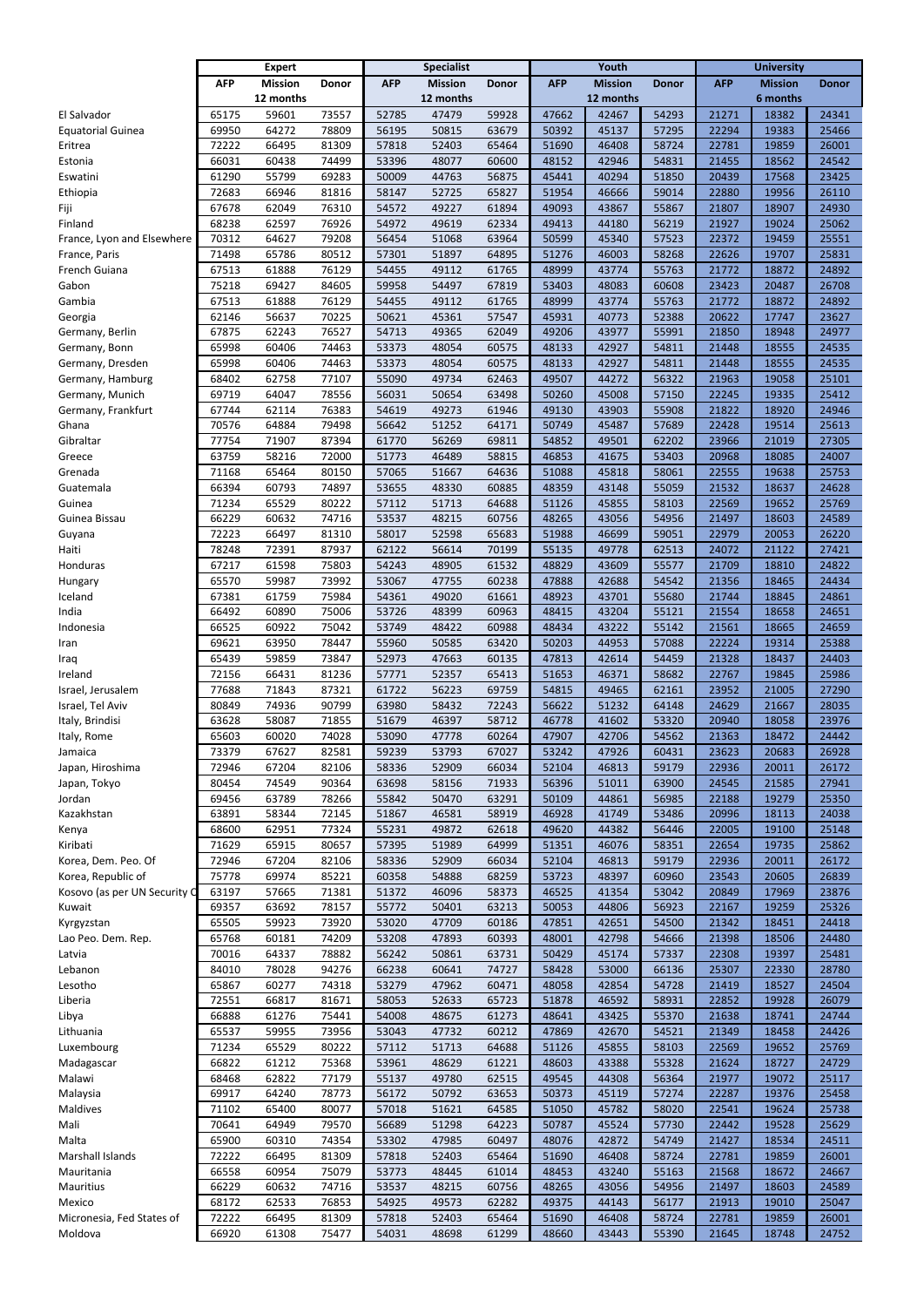|                                  |                | <b>Expert</b>  |                | <b>Specialist</b> |                |                | Youth          |                | <b>University</b> |                |                |                |
|----------------------------------|----------------|----------------|----------------|-------------------|----------------|----------------|----------------|----------------|-------------------|----------------|----------------|----------------|
|                                  | <b>AFP</b>     | <b>Mission</b> | <b>Donor</b>   | <b>AFP</b>        | <b>Mission</b> | <b>Donor</b>   | <b>AFP</b>     | <b>Mission</b> | <b>Donor</b>      | <b>AFP</b>     | <b>Mission</b> | <b>Donor</b>   |
|                                  |                | 12 months      |                |                   | 12 months      |                |                | 12 months      |                   |                | 6 months       |                |
| Monaco                           | 71498          | 65786          | 80512          | 57301             | 51897          | 64895          | 51276          | 46003          | 58268             | 22626          | 19707          | 25831          |
| Mongolia                         | 67842          | 62210          | 76491          | 54690             | 49342          | 62023          | 49187          | 43959          | 55970             | 21843          | 18941          | 24969          |
| Montenegro                       | 64484          | 58924          | 72797          | 52291             | 46995          | 59384          | 47267          | 42080          | 53858             | 21123          | 18237          | 24178          |
| Morocco                          | 66163          | 60567          | 74644          | 53490             | 48169          | 60704          | 48227          | 43019          | 54914             | 21483          | 18589          | 24574          |
| Mozambique                       | 67118          | 61502          | 75694          | 54172             | 48836          | 61454          | 48773          | 43553          | 55515             | 21688          | 18789          | 24799          |
| Myanmar                          | 67480          | 61856          | 76093          | 54431             | 49089          | 61739          | 48980          | 43756          | 55742             | 21765          | 18865          | 24884          |
| Namibia                          | 65011          | 59440          | 73376          | 52667             | 47363          | 59798          | 47568          | 42375          | 54190             | 21236          | 18348          | 24302          |
| Nauru                            | 70687          | 64993          | 79620          | 56722             | 51330          | 64258          | 50805          | 45541          | 57750             | 22454          | 19539          | 25642          |
| Nepal                            | 64385          | 58828          | 72688          | 52220             | 46926          | 59307          | 47211          | 42025          | 53796             | 21102          | 18216          | 24154          |
| Netherlands                      | 69094          | 63435          | 77868          | 55584             | 50217          | 63007          | 49902          | 44658          | 56757             | 22111          | 19203          | 25264          |
| New Caledonia                    | 69950          | 64272          | 78809          | 56195             | 50815          | 63679          | 50392          | 45137          | 57295             | 22294          | 19383          | 25466          |
| New Zealand                      | 69061          | 63402          | 77831          | 55560             | 50194          | 62981          | 49883          | 44640          | 56736             | 22104          | 19197          | 25256          |
| Nicaragua                        | 65966          | 60374          | 74427          | 53349             | 48031          | 60549          | 48114          | 42909          | 54790             | 21441          | 18548          | 24527          |
| Niger                            | 66295          | 60696          | 74789          | 53584             | 48261          | 60807          | 48302          | 43093          | 54997             | 21511          | 18617          | 24605          |
| Nigeria                          | 70773          | 65078          | 79715          | 56783             | 51390          | 64326          | 50862          | 45598          | 57813             | 22471          | 19555          | 25660          |
| North Macedonia                  | 63858          | 58312          | 72108          | 51844             | 46558          | 58893          | 46909          | 41730          | 53465             | 20989          | 18106          | 24030          |
| Norway                           | 71004          | 65303          | 79968          | 56948             | 51552          | 64507          | 50994          | 45726          | 57958             | 22520          | 19604          | 25714          |
| Oman                             | 65834          | 60245          | 74282          | 53255             | 47939          | 60445          | 48039          | 42835          | 54707             | 21412          | 18520          | 24496          |
| Pakistan                         | 66196          | 60600          | 74680          | 53514             | 48192          | 60730          | 48246          | 43038          | 54935             | 21490          | 18596          | 24581          |
| Palau                            | 71794          | 66076          | 80838          | 57512             | 52104          | 65128          | 51446          | 46168          | 58455             | 22689          | 19769          | 25900          |
| State of Palestine               | 77688          | 71843          | 87321          | 61722             | 56223          | 69759          | 54815          | 49465          | 62161             | 23952          | 21005          | 27290          |
| Panama                           | 67974          | 62339          | 76636          | 54784             | 49434          | 62127          | 49262          | 44032          | 56053             | 21871          | 18969          | 25000          |
| Papua New Guinea                 | 78083          | 72229          | 87756          | 62005             | 56499          | 70070          | 55041          | 49686          | 62409             | 24037          | 21088          | 27383          |
| Paraguay                         | 64418          | 58860          | 72724          | 52244             | 46949          | 59333          | 47229          | 42044          | 53817             | 21109          | 18223          | 24162          |
| Peru                             | 65735          | 60149          | 74173          | 53185             | 47870          | 60368          | 47982          | 42780          | 54645             | 21391          | 18499          | 24473          |
| Philippines                      | 70608          | 64916          | 79534          | 56666             | 51275          | 64197          | 50768          | 45505          | 57709             | 22435          | 19521          | 25621          |
| Poland                           | 61882          | 56379          | 69935          | 50433             | 45177          | 57340          | 45780          | 40626          | 52223             | 20566          | 17692          | 23565          |
| Portugal, Guimaraes              | 57602          | 52191          | 65226          | 47375             | 42186          | 53977          | 43333          | 38232          | 49531             | 19649          | 16795          | 22556          |
| Portugal, Lisbon                 | 65406          | 59826          | 73811          | 52949             | 47640          | 60109          | 47794          | 42596          | 54438             | 21321          | 18430          | 24395          |
| <b>Puerto Rico</b>               | 63825          | 58280          | 72072          | 51820             | 46535          | 58867          | 46891          | 41712          | 53444             | 20982          | 18099          | 24023          |
| Qatar                            | 73934          | 68170          | 83192          | 59041             | 53600          | 66810          | 52669          | 47365          | 59800             | 23148          | 20218          | 26405          |
| Romania                          | 60631          | 55155          | 68559          | 49539             | 44303          | 56357          | 45065          | 39926          | 51436             | 20298          | 17430          | 23270          |
| <b>Russian Federation</b>        | 70543          | 64852          | 79461          | 56619             | 51229          | 64145          | 50730          | 45469          | 57668             | 22421          | 19507          | 25606          |
| Rwanda                           | 66130          | 60535          | 74608          | 53467             | 48146          | 60678          | 48208          | 43001          | 54894             | 21476          | 18582          | 24566          |
| Saint Helena                     | 70115          | 64433          | 78991          | 56313             | 50930          | 63809          | 50486          | 45229          | 57399             | 22330          | 19417          | 25505          |
| St. Lucia                        | 70806          | 65110          | 79751          | 56807             | 51413          | 64352          | 50881          | 45616          | 57833             | 22478          | 19562          | 25668          |
| Samoa                            | 70147          | 64465          | 79027          | 56336             | 50953          | 63834          | 50504          | 45248          | 57419             | 22337          | 19424          | 25512          |
| Sao Tome and Principe            | 68699          | 63048          | 77433          | 55301             | 49941          | 62696          | 49676          | 44437          | 56508             | 22026          | 19121          | 25171          |
| Saudi Arabia                     | 71333          | 65625          | 80331          | 57183             | 51782          | 64766          | 51182          | 45911          | 58165             | 22591          | 19673          | 25792          |
| Senegal                          | 67777          | 62146          | 76419          | 54643             | 49296          | 61972          | 49149          | 43922          | 55929             | 21829          | 18927          | 24954          |
| Serbia                           | 65603          | 60020          | 74028          | 53090             | 47778          | 60264          | 47907          | 42706          | 54562             | 21363          | 18472          | 24442          |
| Seychelles                       | 74922          | 69137          | 84279          | 59747             | 54290          | 67586          | 53234          | 47918          | 60422             | 23360          | 20425          | 26638          |
| Sierra Leone                     | 71596          | 65883          | 80620          | 57371             | 51966          | 64973          | 51333          | 46058          | 58330             | 22647          | 19728          | 25854          |
| Singapore                        | 79828          | 73937          | 89676          | 63251             | 57719          | 71441          | 56038          | 50661          | 63506             | 24411          | 21453          | 27794          |
| Slovak Republic                  | 64615          | 59053          | 72942          | 52385             | 47087          | 59488          | 47342          | 42154          | 53941             | 21151          | 18265          | 24209          |
| Slovenia                         | 67085          | 61469          | 75658          | 54149             | 48813          | 61428          | 48754          | 43535          | 55494             | 21680          | 18782          | 24791          |
| Solomon Islands                  | 72979          | 67236          | 82142          | 58359             | 52932          | 66059          | 52123          | 46831          | 59200             | 22943          | 20018          | 26180          |
| Somalia                          | 70477          | 64788          | 79389          | 56572             | 51183          | 64093          | 50693          | 45432          | 57626             | 22407          | 19493          | 25590          |
| South Africa                     | 65208          | 59633          | 73594          | 52808             | 47502          | 59954          | 47681          | 42485          | 54314             | 21278          | 18389          | 24348          |
| South Sudan                      | 74066          | 68299          | 83337          | 59135             | 53692          | 66913          | 52744          | 47439          | 59883             | 23176          | 20246          | 26436          |
| Spain                            | 65867          | 60277          | 74318          | 53279             | 47962          | 60471          | 48058          | 42854          | 54728             | 21419          | 18527          | 24504          |
| Sri Lanka                        | 65472          | 59891          | 73883          | 52996             | 47686          | 60161          | 47832          | 42633          | 54479             | 21335          | 18444          | 24411          |
| St. Kitts and Nevis              | 71168          | 65464          | 80150          | 57065             | 51667          | 64636          | 51088          | 45818          | 58061             | 22555          | 19638          | 25753          |
| St. Vincent and the Grenadin     | 71168          | 65464          | 80150          | 57065             | 51667          | 64636          | 51088          | 45818          | 58061             | 22555          | 19638          | 25753          |
| Sudan                            | 78577          | 72713          | 88299          | 62358             | 56844          | 70458          | 55323          | 49962          | 62720             | 24143          | 21191          | 27499          |
| Suriname                         | 67283          | 61663          | 75875          | 54290             | 48951          | 61584          | 48867          | 43646          | 55618             | 21723          | 18824          | 24837          |
| Sweden                           | 69785          | 64111          | 78628          | 56078             | 50700          | 63550          | 50297          | 45045          | 57192             | 22259          | 19348          | 25427          |
| Switzerland                      | 79631          | 73744          | 89459          | 63110             | 57580          | 71286          | 55925          | 50551          | 63382             | 24368          | 21412          | 27747          |
| Syrian Arab Republic             | 63825          | 58280          | 72072          | 51820             | 46535          | 58867          | 46891          | 41712          | 53444             | 20982          | 18099          | 24023          |
| Tajikistan                       | 65801          | 60213          | 74246          | 53232             | 47916          | 60419          | 48020          | 42817          | 54686             | 21405          | 18513          | 24488          |
| Tanzania, United Republic of     | 69193          | 63531          | 77976          | 55654             | 50286          | 63084          | 49959          | 44714          | 56819             | 22132          | 19224          | 25287          |
| Thailand                         | 69851          | 64176          | 78701          | 56125             | 50746          | 63602          | 50335          | 45082          | 57233             | 22273          | 19362          | 25443          |
| Timor-Leste                      | 70279          | 64594          | 79172          | 56430             | 51045          | 63938          | 50580          | 45321          | 57502             | 22365          | 19452          | 25544          |
| Togo                             | 70872          | 65174          | 79824          | 56854             | 51459          | 64404          | 50919          | 45653          | 57875             | 22492          | 19576          | 25683          |
| Tonga                            | 66986          | 61373          | 75549          | 54078             | 48744          | 61351          | 48698          | 43480          | 55432             | 21659          | 18762          | 24768          |
| <b>Trinidad and Tobago</b>       | 75694          | 69892          | 85128          | 62278             | 56767          | 70371          | 56644          | 51254          | 64173             | 25505          | 22524          | 28998          |
| Tunisia                          | 66624          | 61018          | 75151          | 53820             | 48491          | 61066          | 48491          | 43277          | 55204             | 21582          | 18686          | 24682          |
| Turkey, Ankara                   | 60532<br>62541 | 55058<br>57024 | 68450<br>70660 | 49468<br>50903    | 44234<br>45638 | 56280<br>57858 | 45008<br>46157 | 39871<br>40994 | 51374<br>52637    | 20277          | 17409<br>17830 | 23247<br>23720 |
| Turkey, Gebze                    | 62541          | 57024          | 70660          | 50903             | 45638          | 57858          | 46157          | 40994          | 52637             | 20707          | 17830          | 23720          |
| Turkey, Istanbul<br>Turkmenistan | 84603          | 78608          | 94928          | 66662             | 61055          | 75192          | 58767          | 53332          | 66509             | 20707<br>25434 | 22454          | 28919          |
| Tuvalu                           | 70707          | 65013          | 79643          | 56736             | 51344          | 64274          | 50824          | 45561          | 57771             | 22457          | 19542          | 25644          |
| Uganda                           | 63562          | 58022          | 71782          | 51632             | 46351          | 58660          | 46740          | 41565          | 53279             | 20926          | 18044          | 23960          |
|                                  |                |                |                |                   |                |                |                |                |                   |                |                |                |